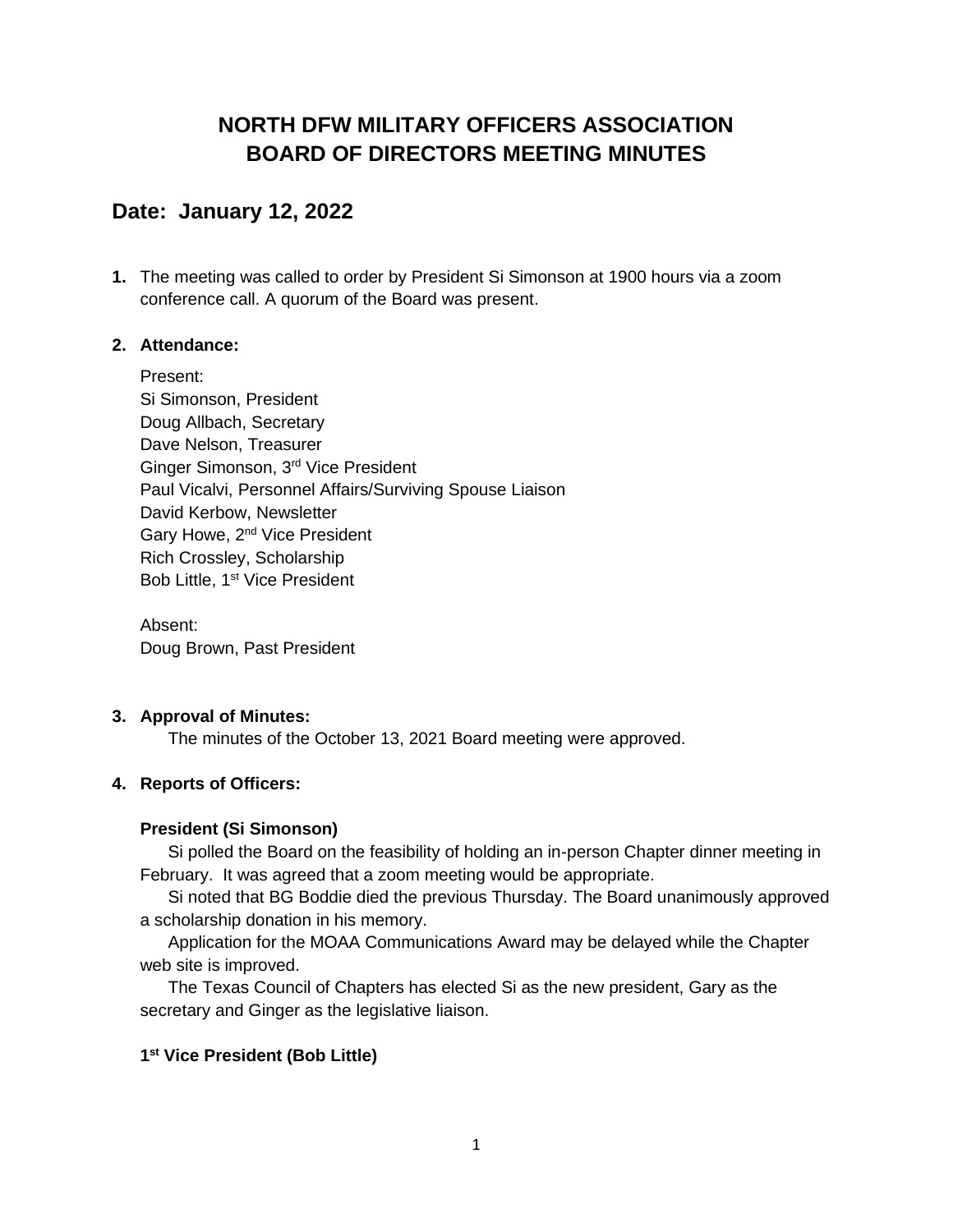The February 9<sup>th</sup> Chapter meeting will be by zoom. Recommendations for a speaker were requested.

#### **2 nd Vice President (Gary Howe)**

The Chapter currently has Fifty-one members for 2022 of whom only eleven have paid their dues. A post card reminder will be sent to members in arrears.

#### **3 rd Vice President (Ginger Simonson)**

The State Legislature will not meet for next year. TCC is currently working on legislative priorities for the next session.

#### **Treasurer's Report (Dave Nelson)**

The Chapter's operational balance is \$5,011.15. The scholarship balance is \$8,613.77.

#### **Secretary's Report (Doug Allbach)**

No report.

#### **Reports of Committees:**

#### **Scholarship/ROTC/JROTC (Rich Crossley)**

No report.

#### **Newsletter Editor (David Kerbow)**

Dave is soliciting pictures from December's Chapter Christmas party. Si will write a memorial on BG Boddie for the next newsletter.

## **Public Relations (Vacant)**

No report.

## **Personal Affairs/Surviving Spouse Liaison (Paul Vicalvi)**

No report.

## **Historian (Vacant)**

No report.

## **Past President (Doug Brown)**

No report.

# **Nominations Committee**

No report.

## **5. Old Business:**

None.